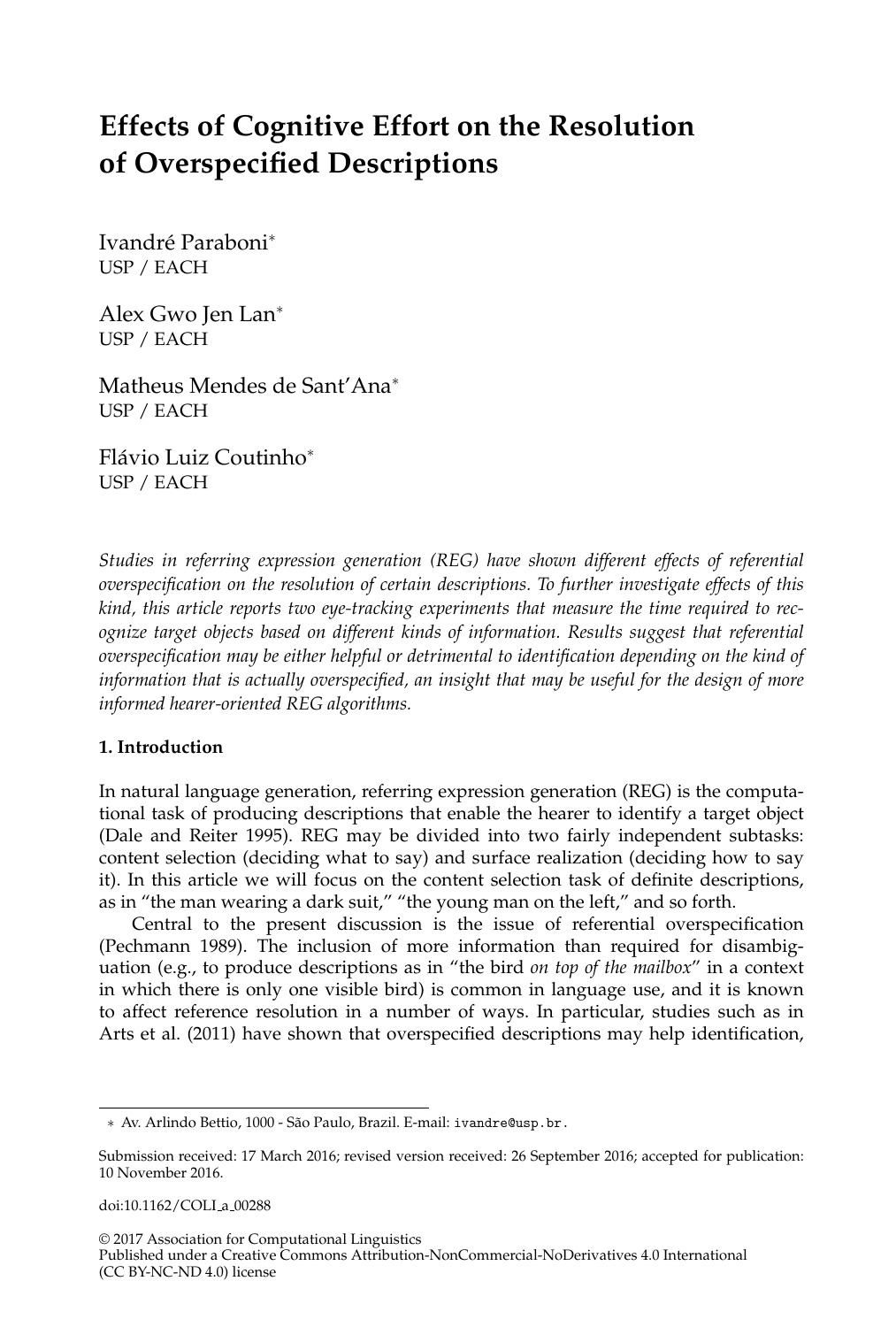whereas studies such as in Engelhardt, Demiral, and Ferreira (2011) have shown that adding certain modifiers in this way may actually slow down comprehension.

Knowing whether a particular piece of information may help or impair identification is crucial for the design of hearer-oriented REG algorithms. Assuming that we would like to generate descriptions that are easy to identify, this knowledge may shed light on long-standing issues in REG such as the question of when to use **relational properties** for the purpose of identification (e.g., as in the "bird *on top of the mailbox*"). On the one hand, algorithms such as in Dale and Haddock (1991) make use of relations as a last resort, that is, only when it is not possible to produce a uniquely identifying atomic description. On the other hand, studies such as Viethen and Dale (2011) suggest that using relations may be common even when relations are not required for disambiguation. Clearly, one possible way of deciding when to use a relational property is by assessing its impact on identification.

To investigate when referential overspecification may help or impair identification, we report on two eye-tracking experiments that measure the time spent examining objects in a visual context based on different kinds of information. Our findings suggest that easily recognizable properties may help identification, whereas other properties may have the opposite effect. These results are consistent with previous work in the field, and pave the way for the design of more informed heareroriented REG algorithms.

#### **2. Related Work**

Human speakers often include redundant information when referring to a target object, and existing approaches to REG have long attempted to mimic this behavior (Dale and Reiter 1995). Generally speaking, however, these studies do not address the question of whether referential overspecification may be helpful or not from the hearer's perspective. Exceptions are briefly discussed here.

A number of studies in REG and related fields have found that overspecified descriptions may lead to *faster* identification. The work in Arts et al. (2011) compares identification times required by minimally distinguishing descriptions (e.g., "the button") and overspecified alternatives (e.g., "the round white button"). Results show that identification is faster (or at least not slower) when additional information is presented. The study also considered the use of overspecified spatial relations, and found that including information about vertical position (e.g., above, below) also leads to faster identification times.

Similarly, the work in Paraboni and van Deemter (2014) considers the use of overspecified spatial relations to facilitate search in large or structurally complex spatial domains. The study focuses on a number of situations in which minimally distinguishing descriptions may lead to confusion or even misidentification, as in "the button behind a chair" in a context in which there are two chairs, but the intended one is not the nearest chair from a hearer's perspective. In situations of this kind, it is argued that the use of overspecified spatial relations, as in "the button behind a chair, *on the left side*" not only help, but may be actually *required* for successful identification.

Other studies, by contrast, have found that referential overspecification may be *detrimental* to identification. In Engelhardt, Baileyand, and Ferreira (2006), eye tracking and ERP studies showed that hearers require additional time to execute instructions that contain an overspecified prepositional phrase modifier as in "put the apple *on the towel* in the box" in a context containing one apple on a towel and a second empty towel.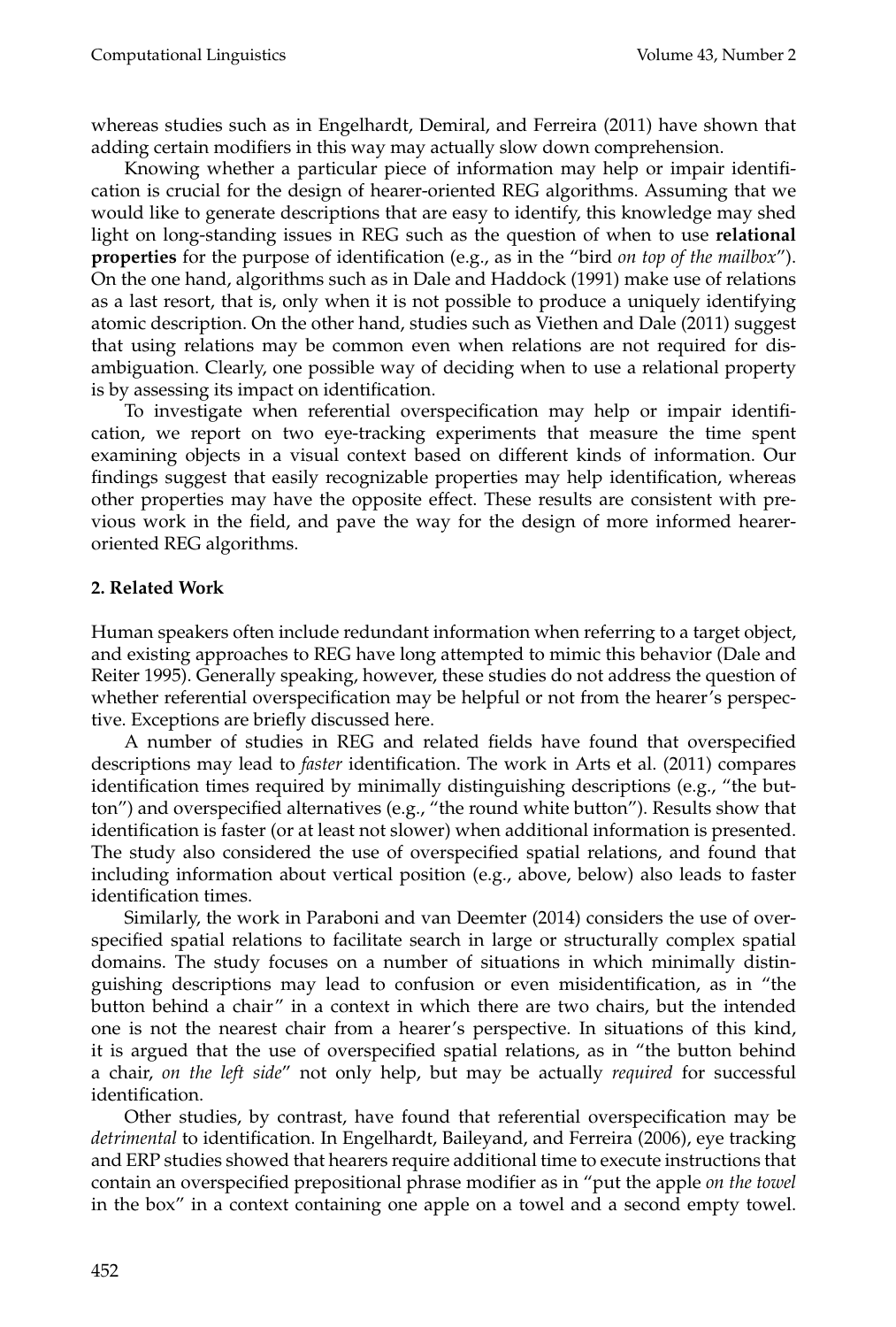Referential overspecification in this case was found to lead to temporary confusion about where the apple should be placed. Similarly, the work in Engelhardt, Demiral, and Ferreira (2011) assessed how quickly participants could orient attention to an object upon hearing descriptions as in "the red square" in a context in which the reference to color could be either necessary or not. Results showed that referential overspecification leads to longer reaction times.

## **3. Current Work**

We now report on two eye-tracking experiments that measure the time spent examining objects in a visual context based on different kinds of information. The first experiment (Section 3.1) focuses on the use of overspecified relational properties, and the second (Section 3.2) focuses on the use of atomic properties. In both cases, we would like to show that referential overspecification may be either helpful or detrimental, depending on the effort required to recognize the additional information.

## **3.1 Experiment 1: Overspecification Using Relational Properties**

Consider a simple domain conveying seven- and eight-pointed stars with alphanumeric labels as in Figure 1. In this domain, we will focus on situations of reference in which a target description (e.g., "the letter") may be overspecified with the addition of a relational property (e.g., "the letter *inside an eight-pointed star*").

In this domain, we assume that recognizing an object shape (i.e., determining whether a star has seven or eight points) requires more time than recognizing a label type (i.e., determining whether a star contains a letter or number). Thus, we will say that object shapes are comparatively "difficult" to recognize, and that label types are comparatively "easy." This basic assumption, although plausible in the current context, will be verified as part of the subsequent data analysis.

We consider four experimental conditions in Table 1. Conditions *min.D* and *min.E* make use of atomic descriptions that may be either difficult (e.g., "the eight-pointed star") or easy ("the letter") to recognize. These will be compared to alternatives in which a second property is overspecified, and which may in principle be either difficult or easy as well. In the original (Portuguese) descriptions considered in the experiment, the added information is to be interpreted as being restrictive, that is, readers will assume that the information is in principle required for disambiguation.

In this setting, our goals are twofold: We would like to show that overspecified relational properties that are easy to recognize may help identification, and that those that are difficult to recognize may have the opposite effect. To this end, we designed



#### **Figure 1**

A stimulus image and example instruction for Experiment 1. The target is presently highlighted for ease of discussion.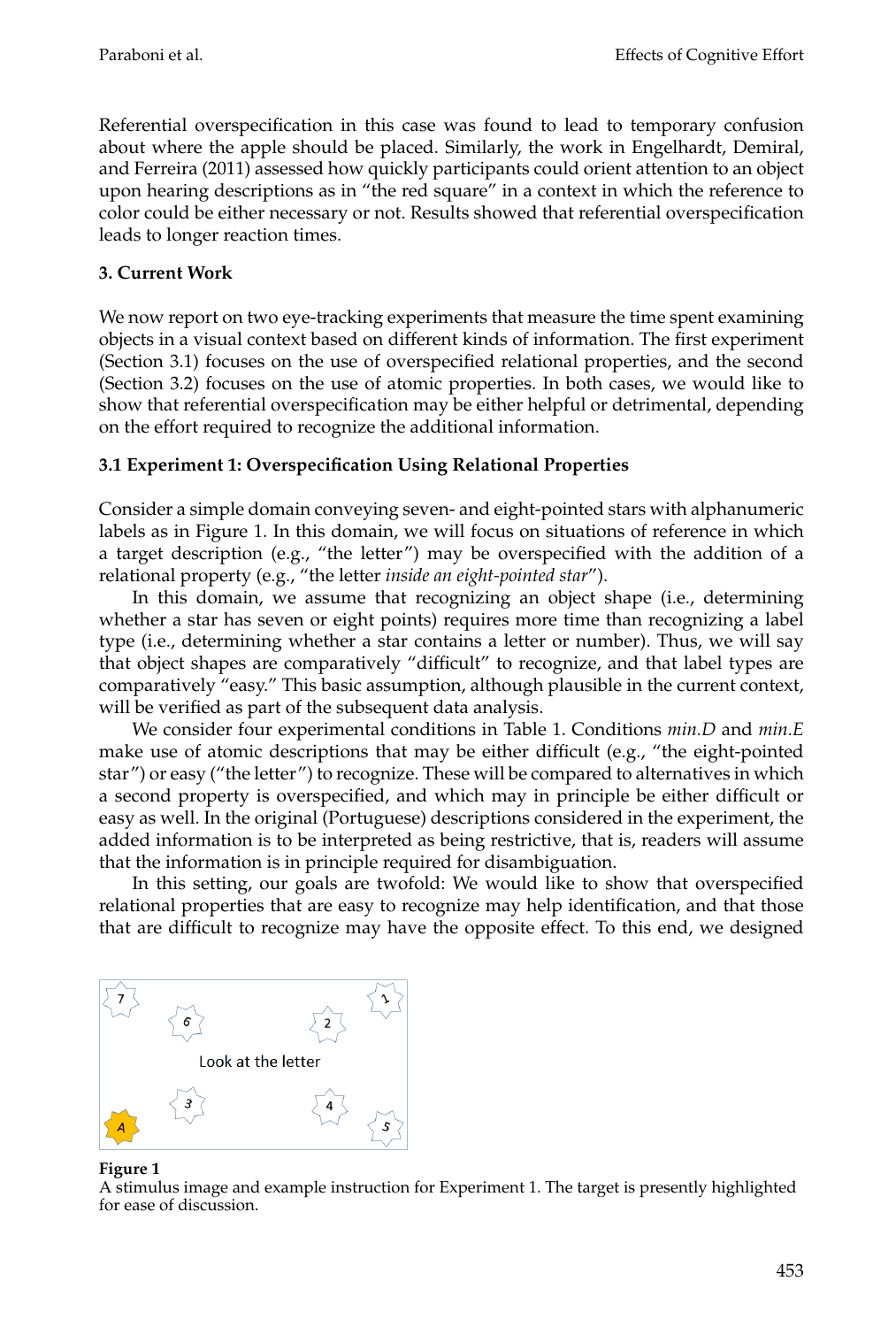|                               | Conditions for Experiment 1.                                                                                                     |                                                                                                                             |  |  |  |
|-------------------------------|----------------------------------------------------------------------------------------------------------------------------------|-----------------------------------------------------------------------------------------------------------------------------|--|--|--|
| Condition                     | Translated example                                                                                                               | Portuguese original description                                                                                             |  |  |  |
| min.D<br>overspec.DE<br>min.E | the 8-pointed star<br>the 8-pointed star that contains a letter<br>the letter<br>overspec.ED the letter inside an 8-pointed star | a estrela de 8 pontas<br>a estrela de 8 pontas que contém uma letra<br>a letra<br>a letra dentro de uma estrela de 8 pontas |  |  |  |

## **Table 1**

an experiment in which participants were required to identify target objects in stimulus images as in Figure 1. In doing so, we measured the time spent examining every individual object on screen with the aid of a gaze-tracking device. In order to minimize the effects of task awareness, however, our focus is on the inspection of distractor objects, and not on the target itself.<sup>1</sup> Our research hypotheses are as follows:

*h1a*: *Adding an easily recognizable relational property to a minimally distinguishing description will decrease mean inspection times.*

*h1b*: *Adding a relational property that is difficult to recognize to a minimally distinguishing description will increase mean inspection times.*

Hypothesis *h*1*a* predicts that referential overspecification facilitates identification along the lines of Arts et al. (2011) and Paraboni and van Deemter (2014). This will be tested by comparing mean inspection times required by minimally distinguishing descriptions conveying a property that is difficult to recognize (condition *min.D*, as in "the eight-pointed star") with overspecified alternatives using a property that is easier to recognize (*overspec.DE*, as in "the eight-pointed star *containing a letter*"). Inspection times are expected to decrease from *min.D* to *overspec.DE*.

Hypothesis *h*1*b* predicts that referential overspecification impairs identification along the lines of Engelhardt, Demiral, and Ferreira (2011) and Engelhardt, Baileyand, and Ferreira (2006). This will be tested by comparing inspection times required by minimally distinguishing descriptions conveying only the property that is easy to recognize (condition *min.E*, as in "the letter") with the overspecified alternatives using the property that is more difficult to recognize (*overspec.ED*, as in "the letter *inside an eightpointed star*"). Inspection times are expected to increase from *min.E* to *overspec.ED*.

In both cases, we notice that our focus is on the comparison between short and long descriptions with restrictive reading, and we do not compare the two overspecified alternatives directly. This contrasts with the work in Clarke, Elsner, and Rohde (2015), for example, which investigates the relation between order of mention and visual salience.

**Subjects** 25 undergraduate students acting as volunteers. Participants were on average 20.4 years old (min = 18 and max = 23), predominantly male (19, or 76%), and had normal or corrected vision. All participants were native Portuguese speakers.

**Procedure** Each trial was run individually, and included practice time to familiarize subjects with the task. Participants were required to identify the target objects

<sup>1</sup> For instance, target identification had to be fully acknowledged by pressing the space bar, a decision that may affect its overall visualization time in a way that does not occur in the case of distractors.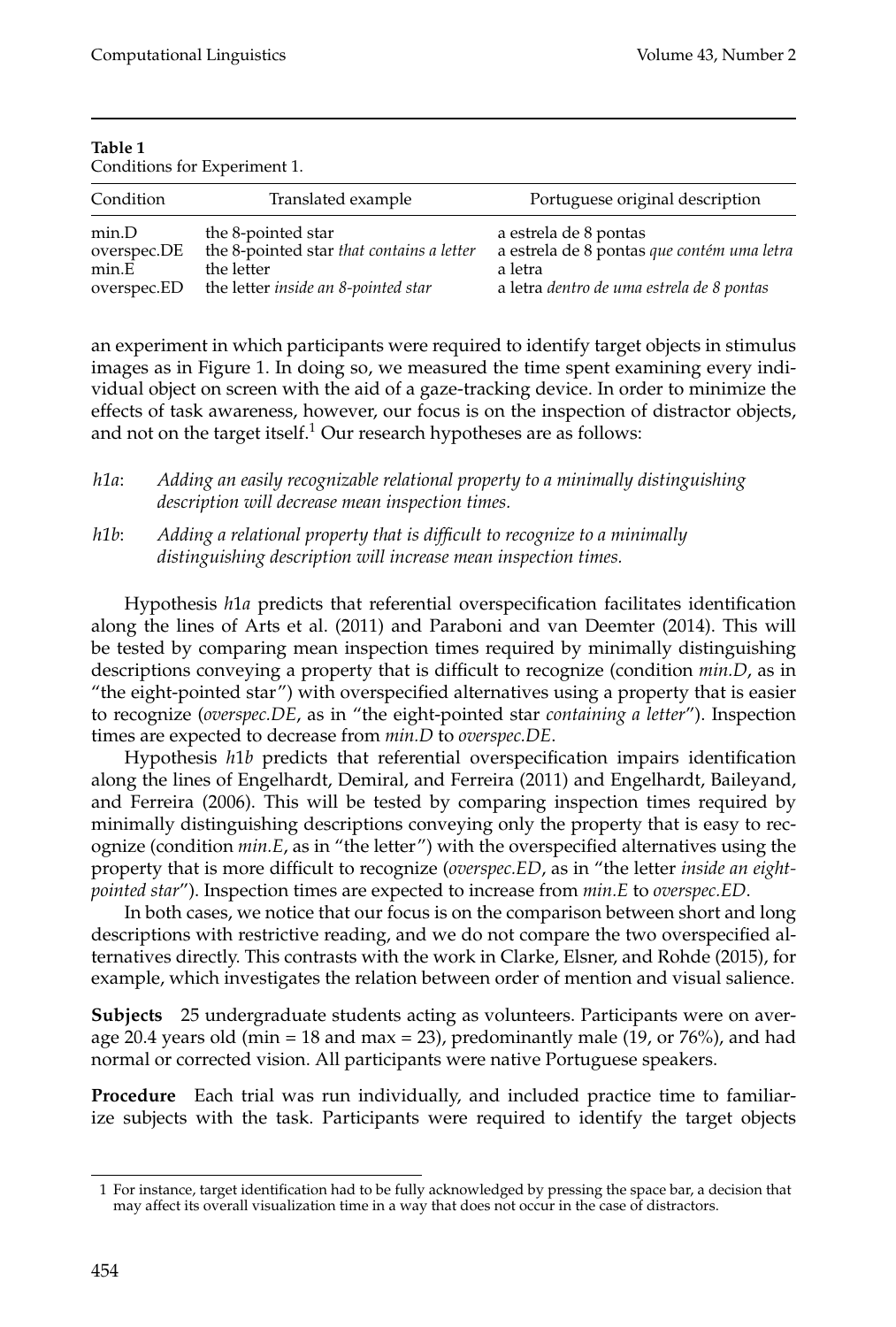|                                                      | Experiment 1: Inspection time variation obtained by adding easy / difficult properties. |                |  |                                             |  |
|------------------------------------------------------|-----------------------------------------------------------------------------------------|----------------|--|---------------------------------------------|--|
| Cognitive Effort Estimate Std. Error t value p value |                                                                                         |                |  |                                             |  |
| easy<br>difficult                                    | $-136.07$<br>262.86                                                                     | 37.24<br>49.19 |  | $-3.654$ $< 0.001$<br>$5.343 \quad < 0.001$ |  |

**Table 2**

mentioned on each scene and press the space bar to acknowledge this. No mention was made of the distractor objects, which were the true focus of the experiment. Stimulus images were presented individually in random order, and included the instruction conveying the description of the intended target, presented (in Portuguese) in the central portion of the screen, as in "Look at the eight-pointed star." Inspection times were computed by considering all visits to distractor objects on screen, from the moment in which the scene was displayed until identification. When the participant's gaze was not upon any of the eight objects on screen, inspection times were not computed.

**Materials** The experiment made use of purpose-built software to present the stimuli and to compute inspection times of screen objects. We used a set of 24 images similar to those in Figure 1 representing 8 experimental items and 16 fillers. All images showed eight star objects with a description in the center.<sup>2</sup>

As a means to increase the chances that at least one distractor object would be visited before reaching the target, in the experimental items the target object is always placed in one of the screen corners. For that reason, filler items were included so as to place targets in the inner screen positions as well. The angle of inclination of each object was altered so as to make the recognition of the star shape more difficult, and it has no particular meaning for the experiment. Also as a means to increase the chances of visiting at least one distractor object during search, each experimental condition was tested twice by alternating label types (letters/numbers) and shapes (seven- or eightpointed), and also by varying object positions.

**Results** Table 2 shows the mean gain in distractor inspection times for the two overspecification strategies over the minimally distinguishing alternatives. All p values were obtained by using the Satterthwaite approximation.

Before discussing our main hypotheses, we will briefly examine the basic assumption upon which the experiment was built, namely, the assumption that recognizing a star shape (seven- or eight-pointed) is more difficult than recognizing a label type (letter/number). We found that referring to an object shape (*min.D*) demands longer identification times than referring to a label type (*min.E*). The difference is significant, according to a one-way ANOVA test  $(F(1,48) = 16.3442, \text{MSE} = 22133.65 \text{ p} < 0.001)$ . We also compared the time required by descriptions that refer to letters and numbers, and by descriptions that refer to seven- and eight-pointed objects. In both cases, there was no significant difference in using either alternative.

For our main hypotheses, we report results from a linear mixed-effects analysis of the relationship between distractor recognition times and cognitive effort. As fixed effect, we entered cognitive effort (easy / difficult) into the model. As random effects

<sup>2</sup> Although we could have used simple object pairs alone, the use of more complex scenes will support further investigation on the choice of search paths (to be discussed in a subsequent paper).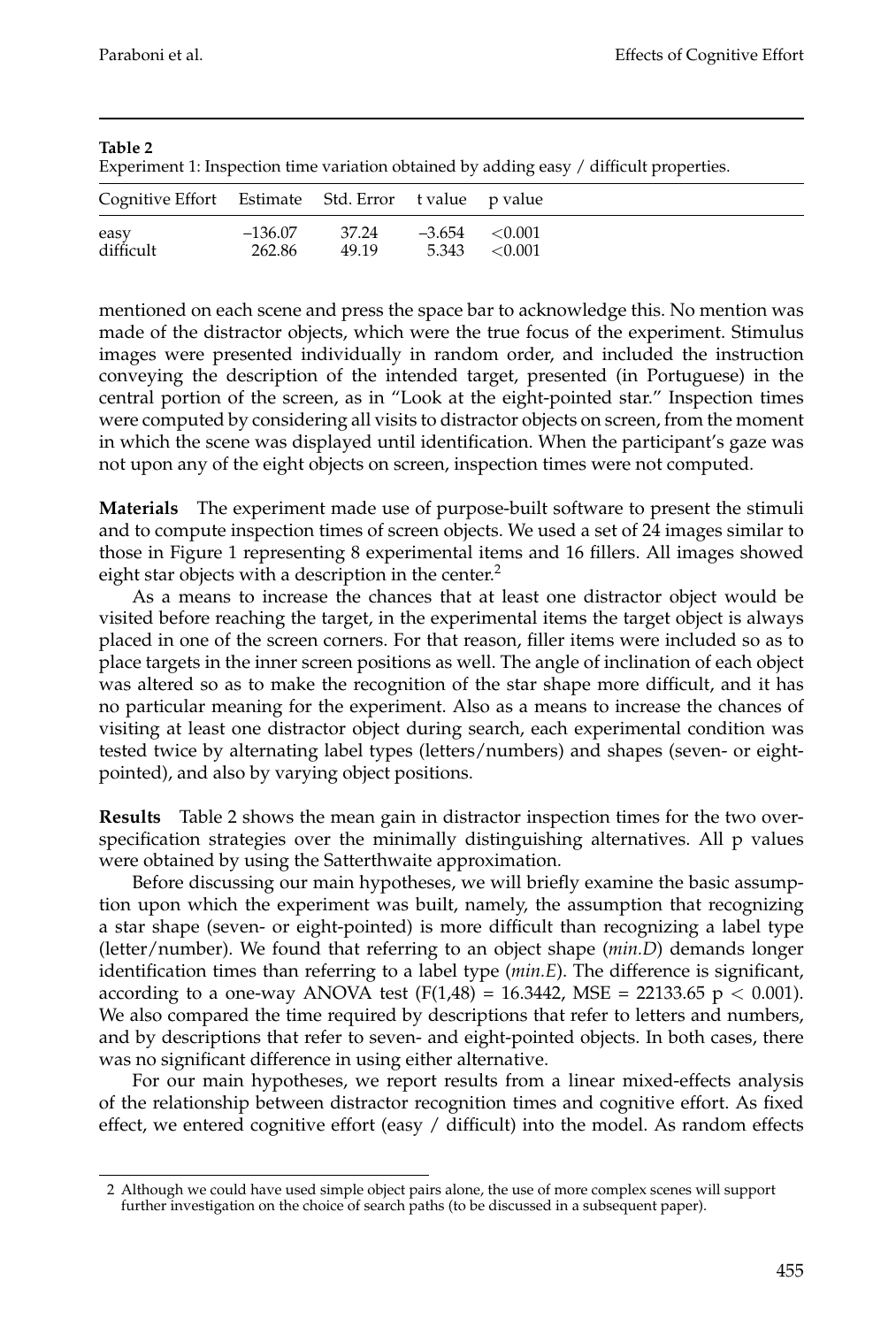we had intercepts for subjects and items, and also by-subject and by-item random slopes for the effects of cognitive effort.

Regarding hypothesis *h*1*a*, we notice that adding an easily recognizable property decreases inspection times. This offers support to hypothesis *h*1*a*. Regarding *h*1*b*, the opposite effect is observed: Adding a property that is more difficult to recognize increases inspection times. A likelihood ratio test of the full model against the model without this effect shows that the difference is significant ( $\chi^2(1) = 4.9366$ , p = 0.02629).

**Discussion** Because readers do not know in advance whether a piece of information is overspecified or not, they are forced to take the entire description into account when searching for its target. Thus, if the redundant information happens to be easily recognizable (e.g., an object label), the additional property may facilitate identification. This outcome is consistent with Arts et al. (2011), Paraboni and van Deemter (2014), and others. On the other hand, if the redundant information turns out to be difficult to recognize (e.g., star shape), then referential overspecification will have the opposite effect. This outcome is consistent with studies such as Engelhardt, Demiral, and Ferreira (2011).

#### **3.2 Experiment 2: Overspecification Using Atomic Properties**

In the domain considered in Experiment 1, the difference between so-called easy and difficult properties was self-explanatory. In our second experiment, we would like to provide further evidence that referential overspecification may help or impair identification in more subtle situations by considering a visual domain containing character pairs of letters and numbers, as in Figure 2, and by focusing on situations in which the landmark portion of a relational description may either refer to a more general class of objects (e.g., "the even number followed by *a letter*") or to a subcategory (e.g., "the even number followed by *a consonant*").

Analogously to the recognition of star shapes and labels in Experiment 1, we assume that recognizing whether a character is a letter is easier than recognizing whether it is a consonant, and we will make use of three experimental conditions *min*, *overspec.G,* and *overspec.S* in Table 3. These conditions differ from each other only in the kind of referring expression under consideration. The *min* condition makes use of the minimally distinguishing atomic description "the even number." In both *overspec* conditions, this same atomic description is overspecified by adding a reference to a landmark object (i.e., "the adjacent character"). Condition *overspec.G* refers to the more general property



#### **Figure 2**

A stimulus image and example instruction for Experiment 2. The target is presently highlighted for ease of discussion.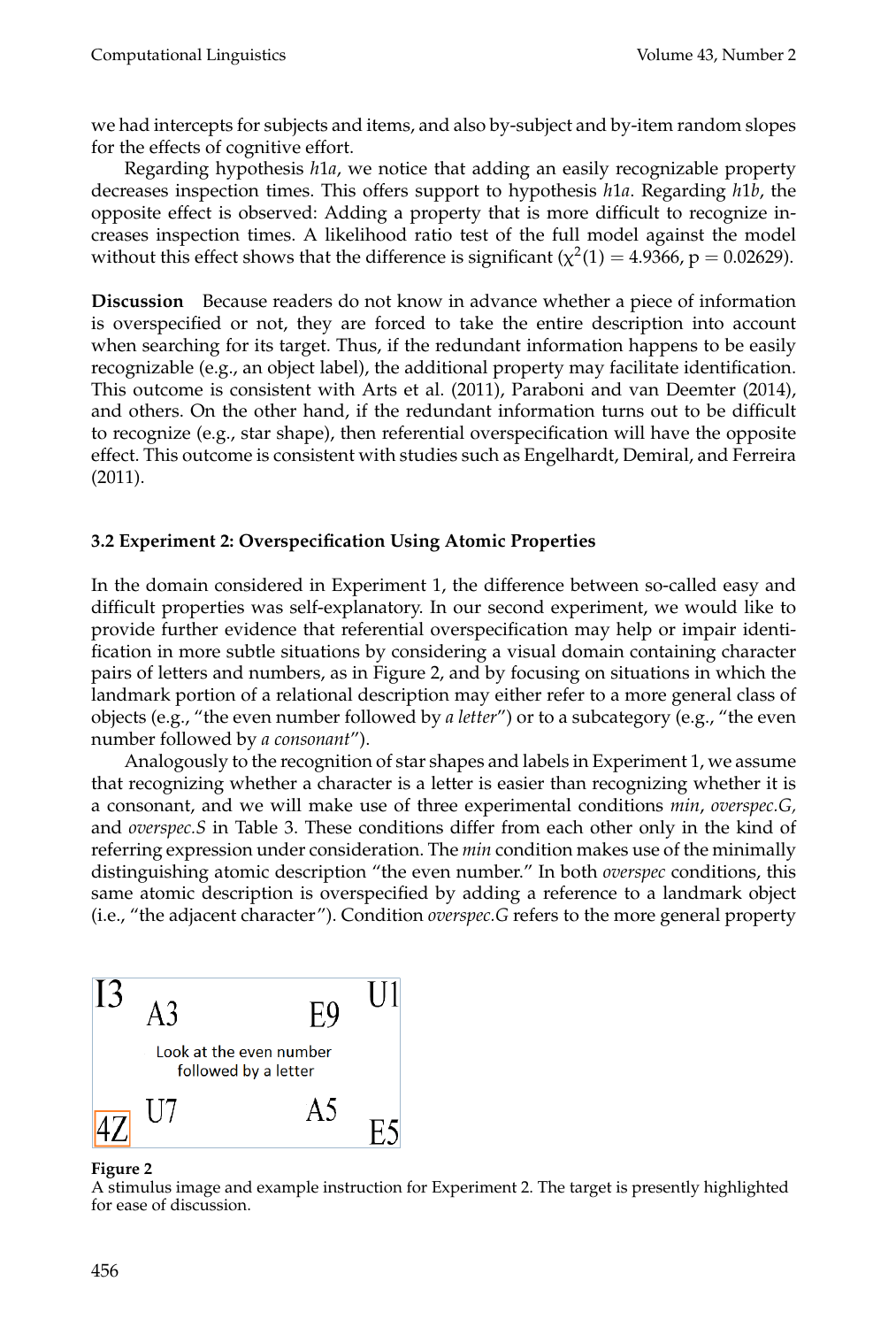| Tapic J                         | Conditions for Experiment 2.                                                                       |                                                                                            |
|---------------------------------|----------------------------------------------------------------------------------------------------|--------------------------------------------------------------------------------------------|
| Condition                       | Translated example                                                                                 | Portuguese original description                                                            |
| min<br>overspec.G<br>overspec.S | the even number<br>the even number followed by a letter<br>the even number followed by a consonant | o número par<br>o número par seguido de uma letra<br>o número par seguido de uma consoante |

**Table 3**

"letter," whereas *overspec.S* refers to the more specific property "consonant." As in Experiment 1, the overspecified alternatives (in Portuguese) have a restrictive reading.

An identification task similar to Experiment 1 was carried out. Our research hypotheses are as follows:

*h2a*: *Adding a more general atomic property to a minimally distinguishing description will decrease mean inspection times.*

*h2b*: *Adding a more specific atomic property to a minimally distinguishing description will increase mean inspection times.*

Hypothesis *h*2*a* predicts that overspecification using the more general property "letter" facilitates identification just like any property that is easily recognizable (cf. Experiment 1). This will be tested by comparing inspection times required by minimally distinguishing descriptions (*min*, as in "the even number") with the overspecified alternative using a more general property (*overspec.G*, as in "the even number *followed by a letter*"). Inspection times are expected to decrease from *min* to *overspec.G*.

Hypothesis *h*2*b* predicts that referential overspecification using the more specific property "consonant" will impair identification just like those properties that are difficult to recognize (cf. Exp.1). This will be tested by comparing inspection times required by minimally distinguishing descriptions (*min*, as in "the even number") with the overspecified alternative using a more specific property (*overspec.S*, as in "the even number *followed by a consonant*"). Inspection times are expected to increase from *min* to *overspec.S*.

**Subjects** 25 undergraduate students who responded to an invitation to act as volunteers. Participants were on average 20.4 years old (min = 18 and max = 25) and had normal or corrected vision. All participants were male native speakers of Portuguese.

**Procedure** Same as in Experiment 1.

**Materials** Stimuli consisted of 20 images similar to those in Figure 2 representing 6 experimental items and 14 images regarded as fillers for our current purposes. All images showed eight character pairs with a description in the center. Once again, experimental items always placed the target object in one of the screen corners, and fillers were designed so as to place the target in the four inner positions as well. Further scene variation was implemented by alternating letters and numbers, and also by changing the object positions across images.

**Results** Table 4 shows the mean gain in distractor inspection times for the two overspecification strategies over the *min* alternative, with p values obtained from the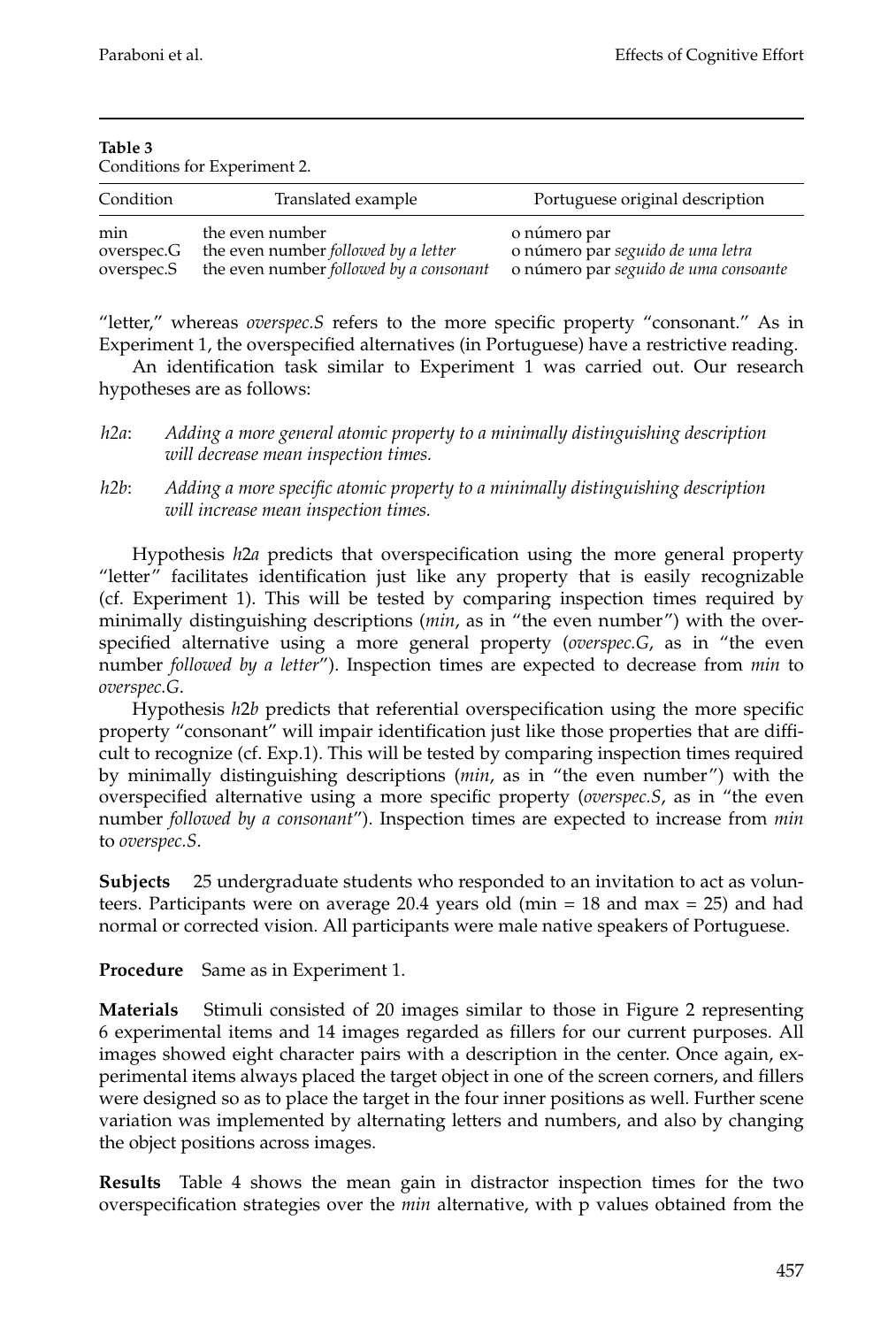| ٠<br>٠<br>- -<br>×<br>۰. |  |
|--------------------------|--|
|--------------------------|--|

Experiment 2: Inspection time variation obtained by adding general / specific properties.

| Cognitive Effort Estimate Std. Error tvalue p value |                  |                                 |               |  |
|-----------------------------------------------------|------------------|---------------------------------|---------------|--|
| general<br>specific                                 | –72.22<br>121.73 | $26.19 -2.757 0.01062$<br>30.08 | 4.047 0.00022 |  |

Satterthwaite approximation. We report results from a linear mixed-effects analysis of the relationship between distractor recognition times and specificity, having specificity (general / specific) as a fixed effect, intercepts for subjects and items, and also by-subject and by-item random slopes for the effects of specificity.

Regarding hypothesis *h*2*a*, we notice that adding a more general property decreases mean inspection times. Regarding *h*2*b*, we notice that adding a more specific property has the opposite effect. A likelihood ratio test of the full model against the model without this effect shows that the difference is significant ( $\chi^2(1) = 13.28$ , p = 0.009984).

**Discussion** Once again, referential overspecification may be either helpful or detrimental, depending on the effort (presently modeled by examples of general/specific properties) required to process redundant information marked as restrictive. Adding an easily recognizable property ("letter") helps, whereas adding a more "difficult" property ("consonant") impairs identification. This outcome is consistent with Experiment 1, but it is now observed in the use of a redundant atomic property (as opposed to using a redundant relational property, cf. Section 3.1).

## **4. Final Remarks**

This article addressed the issue of how the effort involved in the recognition of overspecified information may affect identification. Our findings suggest that easily recognizable properties may facilitate identification, whereas properties that are more difficult to recognize may have the opposite effect. These observations were shown to hold for relational and atomic properties alike, and are in principle consistent with existing studies that argue that referential overspecification helps identification, and also with those that claim the opposite.

From a computational perspective, these insights are potentially relevant in a number of ways. In particular, we notice that inspection times may provide a suitable account of salience for hearer-oriented REG. Knowing the amount of time required to recognize different kinds of property may guide attribute selection in incremental-like algorithms (Dale and Reiter 1995), for example, by considering properties that require less cognitive effort first. Similarly, the effort required to recognize a relational property may guide the decision of whether to use a relation or not, which is a longstanding issue in the REG field (Dale and Haddock 1991; Viethen and Dale 2011). The design of a REG algorithm along these lines—which would require measuring cognitive effort in advance—is left as future work.

We note also that our study was carried out by taking a hearer-oriented perspective, that is, by assuming that we would like to generate descriptions that facilitate identification. This raises the question of whether speakers may actually favor the use of easy properties in this way, or how often they do so. A speaker-oriented study of this kind is also left as future work.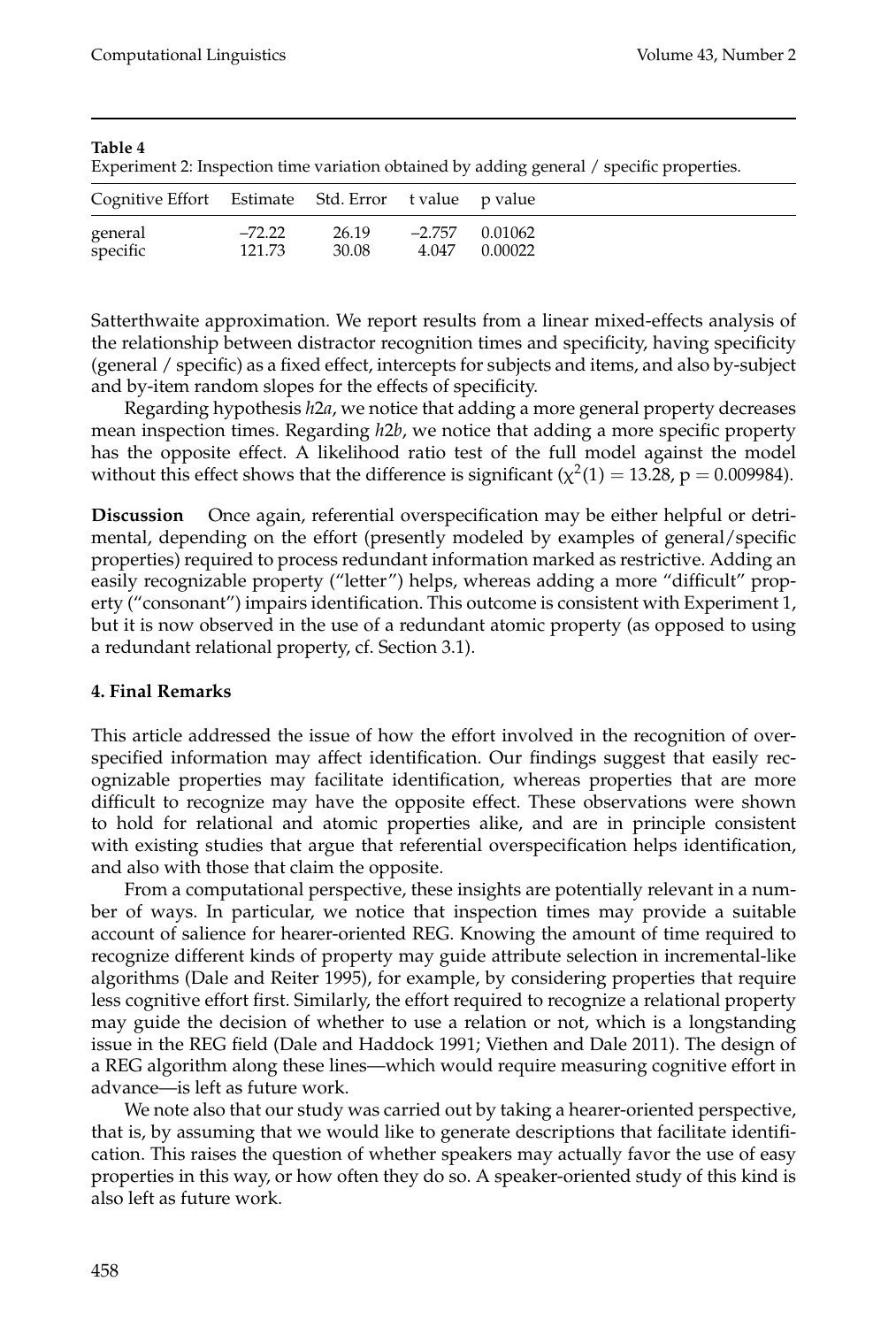## **Acknowledgments**

This work has been supported by FAPESP and by the Brazilian Ministry of Education. The authors are also grateful to the anonymous reviewers for their valuable input, and to the participants of both experiments.

### **References**

- Arts, A., A. Maes, L. G. M. Noordman, and C. Jansen. 2011. Overspecification facilitates object identification. *[Journal of](http://www.mitpressjournals.org/action/showLinks?doi=10.1162%2FCOLI_a_00288&crossref=10.1016%2Fj.pragma.2010.07.013&citationId=p_1) [Pragmatics](http://www.mitpressjournals.org/action/showLinks?doi=10.1162%2FCOLI_a_00288&crossref=10.1016%2Fj.pragma.2010.07.013&citationId=p_1)*, 43(1):361–374.
- Clarke, Alasdair D. F., Micha Elsner, and Hannah Rohde. 2015. Giving good directions: Order of mention reflects visual salience. *[Frontiers in Psychology](http://www.mitpressjournals.org/action/showLinks?doi=10.1162%2FCOLI_a_00288&crossref=10.3389%2Ffpsyg.2015.01793&citationId=p_2)*, 6:1–10.
- Dale, R. and N. J. Haddock. 1991. Content determination in the generation of referring expressions. *[Computational](http://www.mitpressjournals.org/action/showLinks?doi=10.1162%2FCOLI_a_00288&crossref=10.1111%2Fj.1467-8640.1991.tb00399.x&citationId=p_3) [Intelligence](http://www.mitpressjournals.org/action/showLinks?doi=10.1162%2FCOLI_a_00288&crossref=10.1111%2Fj.1467-8640.1991.tb00399.x&citationId=p_3)*, 7(4):252–265.
- Dale, R. and E. Reiter. 1995. Computational interpretations of the Gricean maxims in

the generation of referring expressions. *[Cognitive Science](http://www.mitpressjournals.org/action/showLinks?doi=10.1162%2FCOLI_a_00288&crossref=10.1207%2Fs15516709cog1902_3&citationId=p_4)*, 19(2):233–263.

- Engelhardt, P. E., K. Baileyand, and F. Ferreira. 2006. Do speakers and listeners observe the Gricean maxim of quantity? *[Journal of Memory and Language](http://www.mitpressjournals.org/action/showLinks?doi=10.1162%2FCOLI_a_00288&crossref=10.1016%2Fj.jml.2005.12.009&citationId=p_5)*, 54(4):554–573.
- Engelhardt, P. E., S. B. Demiral, and Fernanda Ferreira. 2011. Over-specified referring expressions impair comprehension: An ERP study. *[Brain and Cognition](http://www.mitpressjournals.org/action/showLinks?doi=10.1162%2FCOLI_a_00288&crossref=10.1016%2Fj.bandc.2011.07.004&citationId=p_6)*, 77(2):304–314.
- Paraboni, Ivandré and Kees van Deemter. 2014. Reference and the facilitation of search in spatial domains. *[Language,](http://www.mitpressjournals.org/action/showLinks?doi=10.1162%2FCOLI_a_00288&crossref=10.1080%2F01690965.2013.805796&citationId=p_7) [Cognition and Neuroscience](http://www.mitpressjournals.org/action/showLinks?doi=10.1162%2FCOLI_a_00288&crossref=10.1080%2F01690965.2013.805796&citationId=p_7)*, 29(8):1002–1017.
- Pechmann, T. 1989. Incremental speech production and referential overspecification. *[Linguistics](http://www.mitpressjournals.org/action/showLinks?doi=10.1162%2FCOLI_a_00288&crossref=10.1515%2Fling.1989.27.1.89&citationId=p_8)*, 27(1):98–110.
- Viethen, Jette and Robert Dale. 2011. GRE3D7: A corpus of distinguishing descriptions for objects in visual scenes. In *Proceedings of UCNLG+Eval-2011*, pages 12–22, Edinburgh.